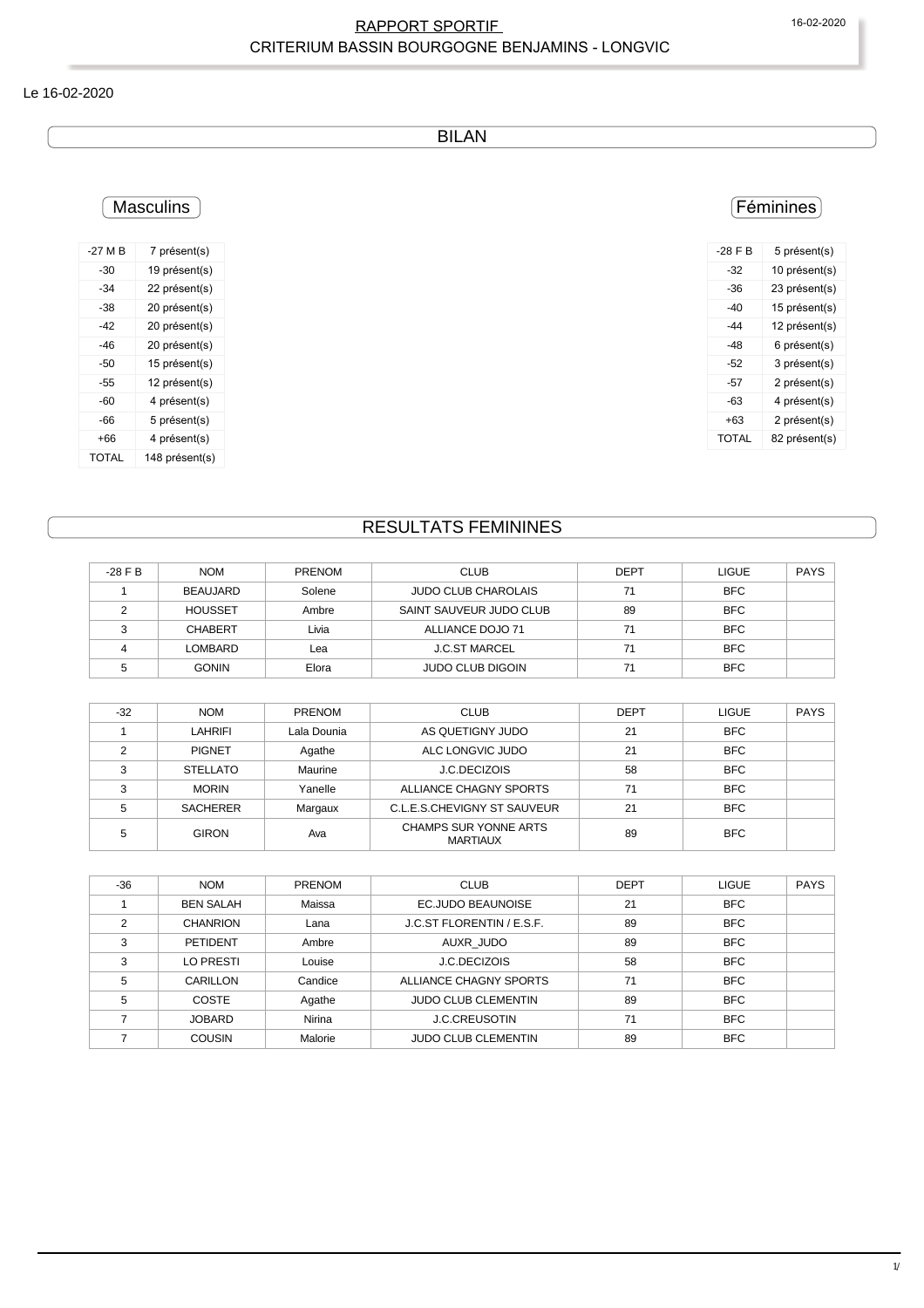#### RAPPORT SPORTIF CRITERIUM BASSIN BOURGOGNE BENJAMINS - LONGVIC

| $-40$ | <b>NOM</b>                       | PRENOM    | <b>CLUB</b>               | <b>DEPT</b> | <b>LIGUE</b> | <b>PAYS</b> |
|-------|----------------------------------|-----------|---------------------------|-------------|--------------|-------------|
|       | <b>BERNARD</b>                   | Alice     | <b>JUDO CLUB DIGOIN</b>   | 71          | <b>BFC</b>   |             |
| 2     | <b>VADOT</b>                     | Abigael   | <b>JUDO CLUB AUTUNOIS</b> | 71          | <b>BFC</b>   |             |
| 3     | <b>RENNA</b>                     | Jenny     | <b>JUDO CLUB DIGOIN</b>   | 71          | <b>BFC</b>   |             |
| 3     | APERT                            | Nolwenn   | L ETOILE JUDO GENLIS      | 21          | <b>BFC</b>   |             |
| 5     | CAMARERO-<br>CASATI              | Elisa Paz | <b>JUDO CLUB PIERROIS</b> | 71          | <b>BFC</b>   |             |
| 5     | <b>BUATOIS</b>                   | Angela    | AS QUETIGNY JUDO          | 21          | <b>BFC</b>   |             |
|       | <b>DEGRAVE</b>                   | Ysaure    | A.S.LUGNYSOISE            | 71          | <b>BFC</b>   |             |
|       | <b>LAITHIER</b><br><b>MARTIN</b> | Chloe     | ASVBD JUDO                | 21          | <b>BFC</b>   |             |

| $-44$ | <b>NOM</b>                       | <b>PRENOM</b> | <b>CLUB</b>                | <b>DEPT</b> | <b>LIGUE</b> | <b>PAYS</b> |
|-------|----------------------------------|---------------|----------------------------|-------------|--------------|-------------|
|       | <b>MESSAUX</b>                   | Leane         | J.C.DECIZOIS               | 58          | <b>BFC</b>   |             |
| 2     | <b>GERBIER</b>                   | Lison         | ALLIANCE CHAGNY SPORTS     | 71          | <b>BFC</b>   |             |
| 3     | <b>KERROUM</b>                   | Marwa         | ASC JUDO ST APOLLINAIRE    | 21          | <b>BFC</b>   |             |
| 3     | <b>LOUVEL</b><br><b>CHATELIN</b> | Joy           | JUDO CLUB BELLENEUVE       | 21          | <b>BFC</b>   |             |
| 5     | <b>HERBERT</b>                   | Annaelle      | JUDO CLUB BELLENEUVE       | 21          | <b>BFC</b>   |             |
| 5     | LAFAILLE                         | Laly          | <b>JC SEMUR EN AUXOIS</b>  | 21          | <b>BFC</b>   |             |
|       | <b>PLAT</b>                      | Aline         | <b>DOJO NIVERNAIS</b>      | 58          | <b>BFC</b>   |             |
|       | <b>MAINY</b>                     | Abigaelle     | <b>JUDO CLUB CLEMENTIN</b> | 89          | <b>BFC</b>   |             |

| $-48$ | <b>NOM</b>     | <b>PRENOM</b> | <b>CLUB</b>                  | <b>DEPT</b> | LIGUE      | PAYS |
|-------|----------------|---------------|------------------------------|-------------|------------|------|
|       | REVEILLON      | Andrea        | <b>JUDO CLUB BELLENEUVE</b>  | 21          | <b>BFC</b> |      |
|       | <b>AVENET</b>  | Pirihia       | <b>JUDO CLUB DIJONNAIS</b>   | 21          | <b>BFC</b> |      |
|       | <b>DERAND</b>  | Ereen         | <b>JC VILLENEUVE/S/YONNE</b> | 89          | <b>BFC</b> |      |
|       | <b>KUMAGAI</b> | Keiko         | <b>JUDO CLUB DIJONNAIS</b>   | 21          | <b>BFC</b> |      |

| $-52$ | <b>NOM</b>        | <b>PRENOM</b> | CLUB                          | DEPT | LIGUE      | PAYS |
|-------|-------------------|---------------|-------------------------------|------|------------|------|
|       | <b>SIMON</b>      | Lyse          | A.S.AMIC.VAUZELLES            | 58   | <b>BFC</b> |      |
|       | <b>MARCHAUDON</b> | ∟ea           | SENS ARTS MARTIAUX            | 89   | <b>BFC</b> |      |
|       | <b>BATHIARD</b>   | ∟isa          | <b>J.C.PERRECY LES FORGES</b> |      | <b>BFC</b> |      |

| NOM            | <b>PRENOM</b> | CLUB                | <b>DEPT</b> | LIGUE      | <b>PAYS</b> |
|----------------|---------------|---------------------|-------------|------------|-------------|
| ZAAMI          | Jenna         | FOOT.C.GUEUGNONNAIS | ۔           | <b>BFC</b> |             |
| <b>JOURNET</b> | Oceane        | <b>DECIZOIS</b>     | 58          | BFC        |             |

| $-63$ | <b>NOM</b>      | <b>PRENOM</b> | <b>CLUB</b>               | <b>DEPT</b> | <b>LIGUE</b> | <b>PAYS</b> |
|-------|-----------------|---------------|---------------------------|-------------|--------------|-------------|
|       | <b>CEPHACE</b>  | Shana         | DOJO NIVERNAIS            | 58          | <b>BFC</b>   |             |
|       | <b>BOUHAFS</b>  | Hind          | AUXR JUDO                 | 89          | <b>BFC</b>   |             |
|       | LELEU           | Candice       | <b>JUDO CLUB APPOIGNY</b> | 89          | <b>BFC</b>   |             |
|       | <b>BOUILLET</b> | Valentine     | <b>J.C.CREUSOTIN</b>      | 71          | <b>BFC</b>   |             |

| +63 | <b>NOM</b>     | <b>PRENOM</b> | <b>CLUB</b>                           | DEPT | LIGUE      | <b>DAVS</b> |
|-----|----------------|---------------|---------------------------------------|------|------------|-------------|
|     | <b>ROBERT</b>  | Margot        | <b>EBOURBON LANCY JUDO</b><br>A S F P |      | <b>BFC</b> |             |
|     | <b>PEREIRA</b> | Lisa          | _ORENTIN /<br>'E.S.F.                 | 89   | <b>BFC</b> |             |

# **RESULTATS MASCULINS**

| $-27M$ B | <b>NOM</b>      | PRENOM   | <b>CLUB</b>                | <b>DEPT</b> | <b>LIGUE</b> | <b>PAYS</b> |
|----------|-----------------|----------|----------------------------|-------------|--------------|-------------|
|          | <b>HUARD</b>    | Adam     | <b>JUDO CLUB CLEMENTIN</b> | 89          | <b>BFC</b>   |             |
|          | MOREAU          | Noa      | A.S.AMIC.VAUZELLES         | 58          | <b>BFC</b>   |             |
|          | <b>FAROUX</b>   | Pierrick | <b>JUDO CLUB AUTUNOIS</b>  | 71          | <b>BFC</b>   |             |
|          | <b>BERNFELD</b> | Elias    | AS QUETIGNY JUDO           | 21          | <b>BFC</b>   |             |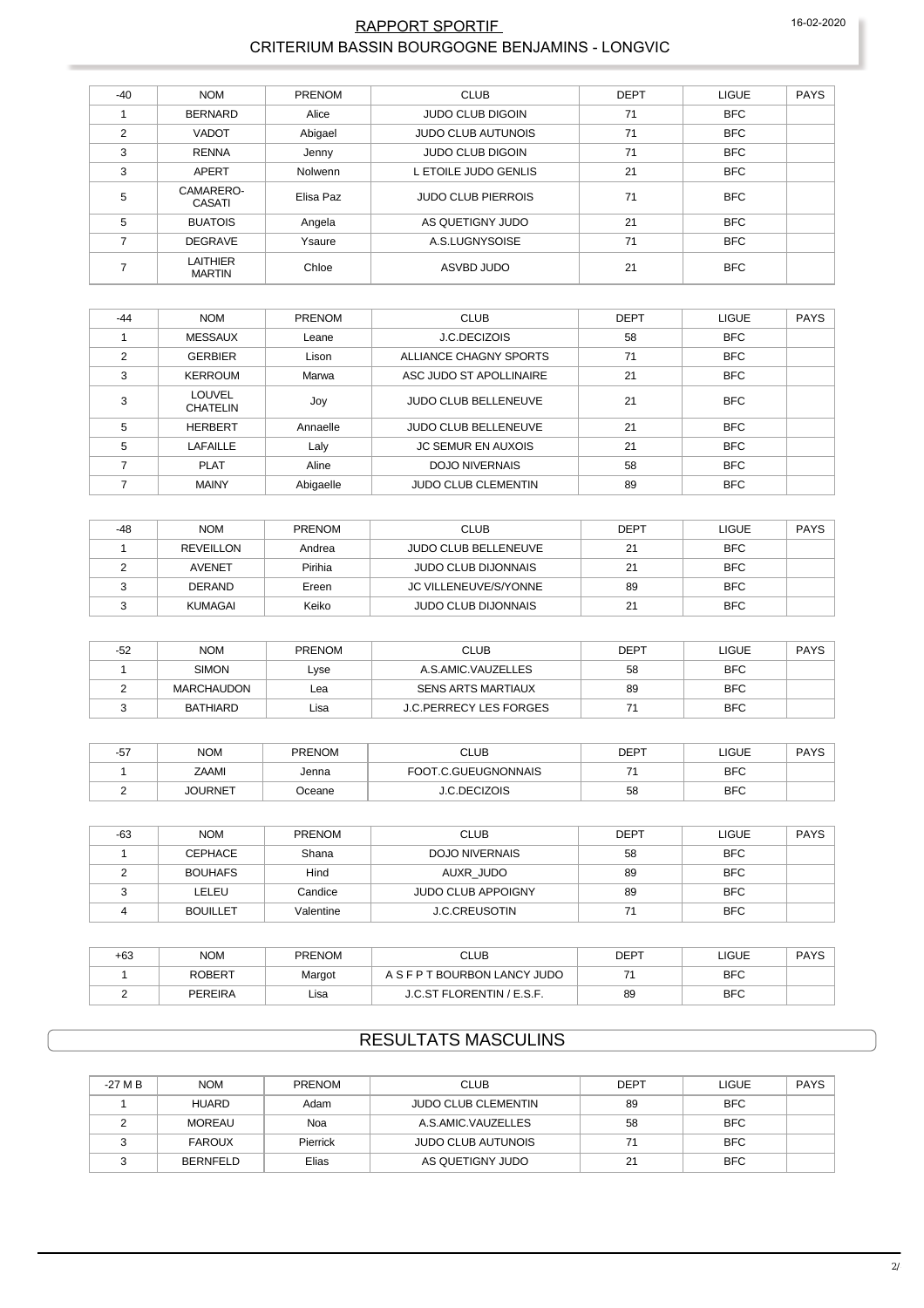#### RAPPORT SPORTIF 16-02-2020 CRITERIUM BASSIN BOURGOGNE BENJAMINS - LONGVIC

| $-30$ | <b>NOM</b>                        | PRENOM        | <b>CLUB</b>                              | <b>DEPT</b> | <b>LIGUE</b> | <b>PAYS</b> |
|-------|-----------------------------------|---------------|------------------------------------------|-------------|--------------|-------------|
|       | <b>BRELOT</b>                     | Gaetan        | <b>JC SENNECEY LE GRAND</b>              | 71          | <b>BFC</b>   |             |
| 2     | CAPAO                             | Mael          | JUDO CLUB DE MARSANNAY LA<br><b>COTE</b> | 21          | <b>BFC</b>   |             |
| 3     | <b>MICHEL</b>                     | Louis         | ASVBD JUDO                               | 21          | <b>BFC</b>   |             |
| 3     | VALLET                            | Noa           | <b>JC LIGNY LE CHATEL</b>                | 89          | <b>BFC</b>   |             |
| 5     | SAILLARD                          | <b>Clovis</b> | <b>JUDO CLUB CLEMENTIN</b>               | 89          | <b>BFC</b>   |             |
| 5     | <b>GERMANN</b>                    | Valentin      | JUDO CLUB DE MARSANNAY LA<br>COTE        | 21          | <b>BFC</b>   |             |
| ⇁     | REBILLET-<br><b>GIBASSIER</b>     | Louis         | <b>BUDOKAN CHALONNAIS</b>                | 71          | <b>BFC</b>   |             |
| ⇁     | <b>BOILLAUD-</b><br><b>EVEQUE</b> | Enzo          | DOJO COTE D ORIEN                        | 21          | <b>BFC</b>   |             |

| $-34$ | <b>NOM</b>                   | PRENOM                 | <b>CLUB</b>                 | <b>DEPT</b> | <b>LIGUE</b> | <b>PAYS</b> |
|-------|------------------------------|------------------------|-----------------------------|-------------|--------------|-------------|
|       | KOZINIY                      | Christopher            | EC.JUDO BEAUNOISE           | 21          | <b>BFC</b>   |             |
| C     | <b>BRUSAMENTO</b>            | Martin                 | <b>JUDO CLUB BELLENEUVE</b> | 21          | <b>BFC</b>   |             |
| 3     | <b>IRISKHANOV</b>            | Magomed                | <b>DOJO NIVERNAIS</b>       | 58          | <b>BFC</b>   |             |
| ົ     | DI COSTANZO<br><b>TASSET</b> | Angiolino Van<br>Duong | LA PRECYLIENNE              | 21          | <b>BFC</b>   |             |
| 5     | <b>GENTILE</b>               | Louka                  | <b>J.C.CREUSOTIN</b>        | 71          | <b>BFC</b>   |             |
| 5     | CATTANEO                     | Julian                 | L ETOILE JUDO GENLIS        | 21          | <b>BFC</b>   |             |
|       | <b>HURBAIN</b>               | Mathis                 | <b>JUDO CLUB AUTUNOIS</b>   | 71          | <b>BFC</b>   |             |
|       | <b>KEMPF</b>                 | Corentin               | <b>JUDO FONTAINOIS</b>      | 21          | <b>BFC</b>   |             |

| $-38$ | <b>NOM</b>               | PRENOM  | <b>CLUB</b>                  | <b>DEPT</b> | <b>LIGUE</b> | <b>PAYS</b> |
|-------|--------------------------|---------|------------------------------|-------------|--------------|-------------|
|       | <b>MARTIN</b>            | Celian  | <b>JUDO CLUB BELLENEUVE</b>  | 21          | <b>BFC</b>   |             |
| C     | <b>VIVILLE</b>           | Johan   | <b>JC BLANZYNOIS</b>         | 71          | <b>BFC</b>   |             |
| 3     | <b>PRUDHOMME</b>         | Nolan   | <b>JC SENNECEY LE GRAND</b>  | 71          | <b>BFC</b>   |             |
| 3     | RADJA                    | Djilali | AS QUETIGNY JUDO             | 21          | <b>BFC</b>   |             |
| 5     | <b>GAUTHIER</b>          | Vincent | <b>JC SENNECEY LE GRAND</b>  | 71          | <b>BFC</b>   |             |
| 5     | VAN DER<br><b>VREKEN</b> | Hugo    | <b>JUDO CLUB VILLEBLEVIN</b> | 89          | <b>BFC</b>   |             |
|       | <b>STEPHAN</b>           | Alexis  | ASVBD JUDO                   | 21          | <b>BFC</b>   |             |
|       | LARGER                   | Timon   | J C DE LA VALLEE DE L OUCHE  | 21          | <b>BFC</b>   |             |

| $-42$ | <b>NOM</b>        | <b>PRENOM</b> | <b>CLUB</b>                 | <b>DEPT</b> | <b>LIGUE</b> | <b>PAYS</b> |
|-------|-------------------|---------------|-----------------------------|-------------|--------------|-------------|
|       | <b>BOUZAIENE</b>  | Jibril        | ALLIANCE DOJO 71            | 71          | <b>BFC</b>   |             |
| 2     | PERRARD           | Adrien        | <b>JC BLANZYNOIS</b>        | 71          | <b>BFC</b>   |             |
| 3     | <b>OTAZAGHINE</b> | Zaky          | A.S.AMIC.VAUZELLES          | 58          | <b>BFC</b>   |             |
| 3     | <b>THEVENIN</b>   | Leo           | AS QUETIGNY JUDO            | 21          | <b>BFC</b>   |             |
| 5     | <b>BEKHEDDA</b>   | Ayoub         | <b>MACON JUDO</b>           | 71          | <b>BFC</b>   |             |
| 5     | <b>DORNOY</b>     | Maxime        | C.L.E.S.CHEVIGNY ST SAUVEUR | 21          | <b>BFC</b>   |             |
|       | CHEZEAU           | Lubin         | <b>JUDO CLUB DU MORVAN</b>  | 58          | <b>BFC</b>   |             |
|       | <b>WEIS</b>       | Anthon        | ALLIANCE DOJO 71            | 71          | <b>BFC</b>   |             |

| $-46$ | <b>NOM</b>               | PRENOM          | <b>CLUB</b>                  | <b>DEPT</b> | <b>LIGUE</b> | <b>PAYS</b> |
|-------|--------------------------|-----------------|------------------------------|-------------|--------------|-------------|
|       | <b>DOTHE</b>             | lan             | EC.JUDO BEAUNOISE            | 21          | <b>BFC</b>   |             |
| 2     | VAN DER<br><b>VREKEN</b> | Camille         | <b>JUDO CLUB VILLEBLEVIN</b> | 89          | <b>BFC</b>   |             |
| 3     | <b>BERBIGET</b>          | Matthieu        | <b>J.C.CHALONNAIS</b>        | 71          | <b>BFC</b>   |             |
| 3     | <b>FOLLEY</b>            | Gael            | A.S.LUGNYSOISE               | 71          | <b>BFC</b>   |             |
| 5     | <b>ELASSRI</b>           | Ademe           | AUXR JUDO                    | 89          | <b>BFC</b>   |             |
| 5     | <b>DUCERF</b>            | Nathan          | LA PRECYLIENNE               | 21          | <b>BFC</b>   |             |
| ⇁     | PICARD-LEROY             | <b>Baptiste</b> | ESPERANCE ST LEGER JUDO      | 58          | <b>BFC</b>   |             |
|       | <b>MARINELLO</b>         | <b>Joris</b>    | A.S.LUGNYSOISE               | 71          | <b>BFC</b>   |             |